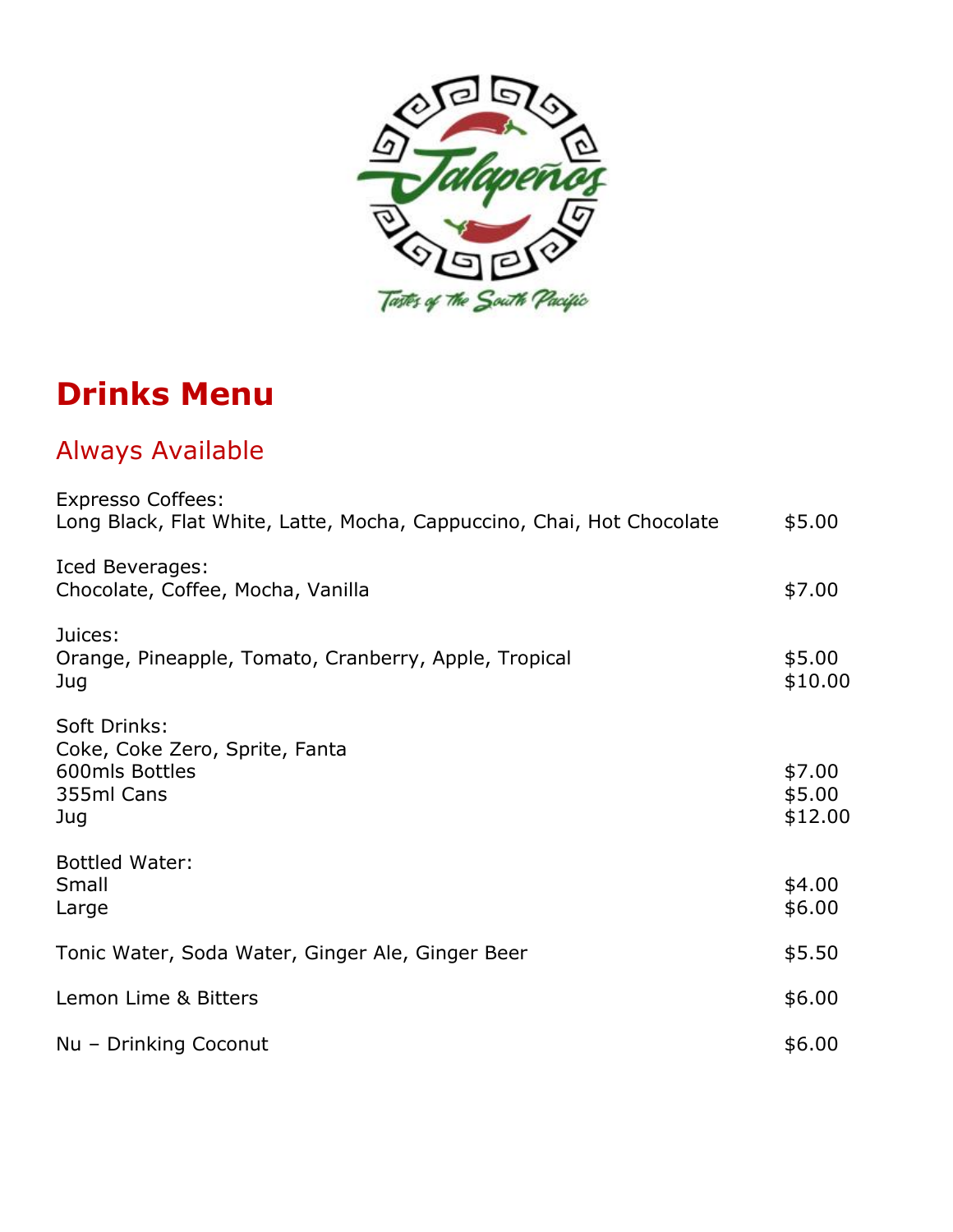

### Mocktails and Smoothies **\$10.00** \$10.00

Smoothies: Tropical, Mango, Feijoa & Apple, Mixed Berry with Mint

#### South Pacific Mocktail

A fruit cooler of fresh fruits, island juices with piña colada frappé and crushed ice. Blended.

#### Tangaroa Mocktail

Tropical fruit cuts, piña colada frappé, almond milk, tropical nectar, and crushed ice. Blended.

#### Te Vai Ora Mocktail

Frozen mixed berries and strawberry syrup, tropical juice with crushed ice. Blended.

#### Virgin Mojito

Fresh lime muddled with white sugar, mint leaves and soda water.

#### Virgin Colada

Coconut Colada frappe and pineapple juice with ice. Blended.

#### **Cocktails**

#### Classic Lime Margarita

Tequila, Triple Sec, and fresh lime juice. Shaken or frozen.  $$16.00$ 

#### Blue Curacao Margarita

Tequila, Triple Sec, and fresh lime juice. Shaken or frozen.  $$16.00$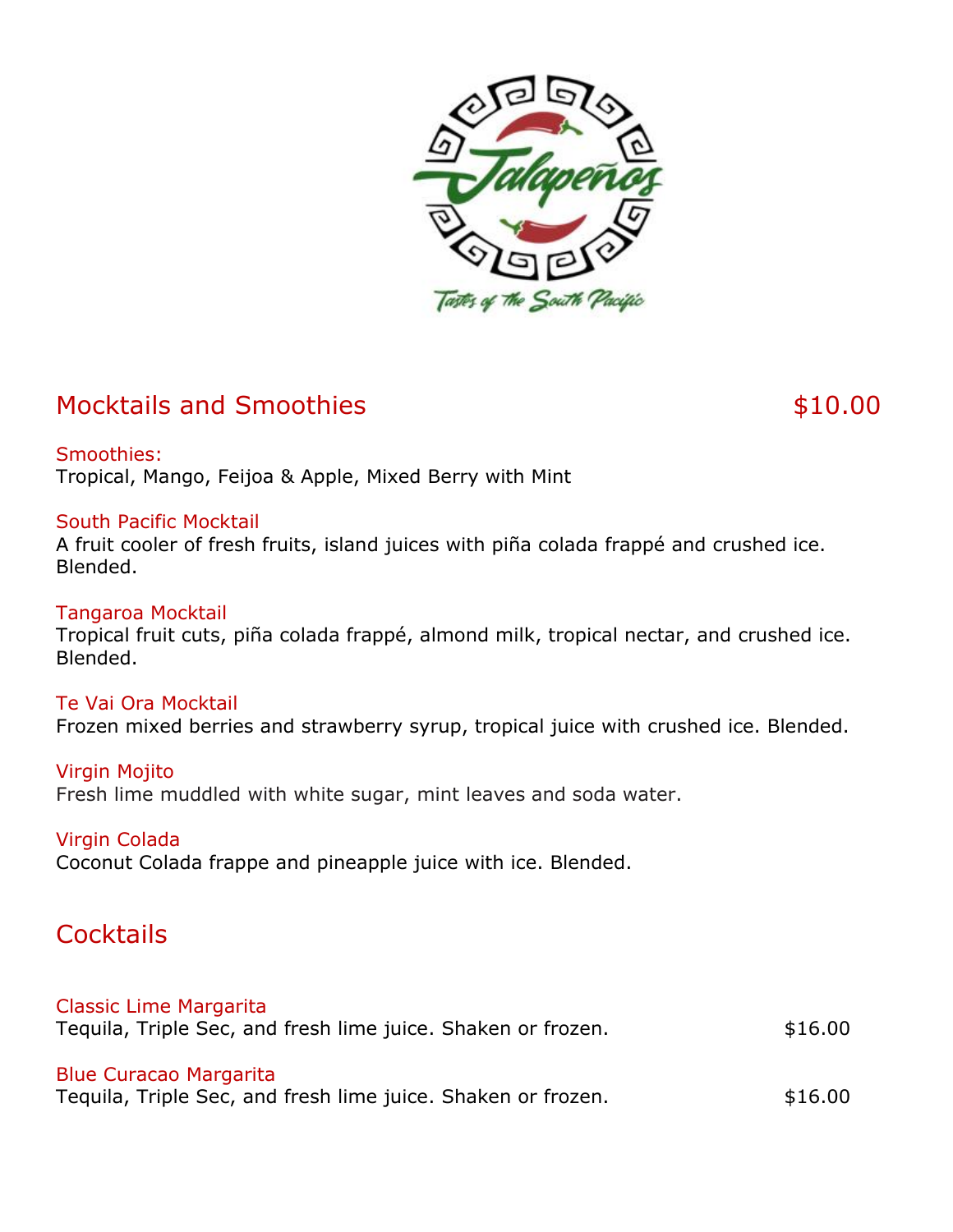

#### Pina Colada

| Pina Colada<br>Rum, coconut liquor, coconut cream, pineapple chunks and juice. Blended.                                                                                        | \$16.00 |
|--------------------------------------------------------------------------------------------------------------------------------------------------------------------------------|---------|
| Jalapeños Iced Tea<br>All the traditional ingredients of the Long Island Iced Tea (Vodka, Triple Sec, Rum,<br>Tequila & Gin) our twist is it is finished with a little chilli. | \$18.00 |
| Mojito<br>White Rum, Local Mint, Fresh Lime and Sugar syrup and soda.                                                                                                          | \$16.00 |
| <b>Tamure Sea Breeze</b><br>Dark Rum, Grenadine, Orange Juice, and Coconut Colada. Shaken.                                                                                     | \$16.00 |
| <b>Midori Splice</b><br>Midori, Malibu, and Pineapple Juice.                                                                                                                   | \$16.00 |
| <b>Wild Berries Caipiroska</b><br>Vodka, Chambord Liqueur, frozen wild berries, syrup, fresh lime, and soda. \$16.00                                                           |         |
| Frozen Mango Daiguiri<br>Frozen mango, Havana White Rum, Lemon Juice, Mango syrup, and crushed ice.<br>Blended.                                                                | \$16.00 |
| <b>Emerald Lady</b>                                                                                                                                                            |         |

White Rum, Midori, Coconut Colada, Pineapple and Orange Juices. Shaken. \$16.00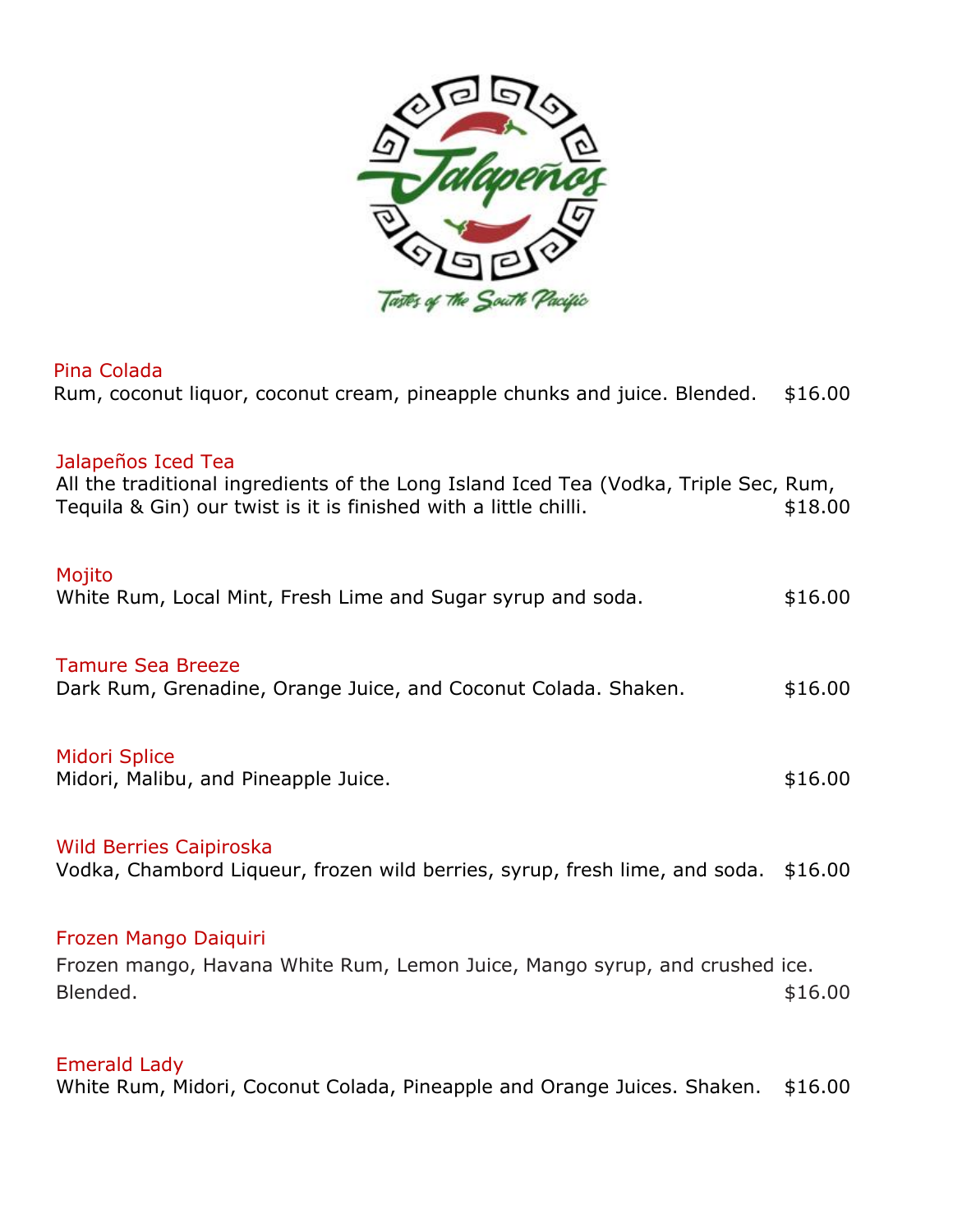

| <b>Frozen Margaritas</b><br>Mango, Strawberry, Wild Berries & Mint, Feijoa, Ginger & Raspberry, Coconut Cream | \$18.00 |
|---------------------------------------------------------------------------------------------------------------|---------|
| Ina the Goddess<br>Crème de Menthe, Crème de Cacao and Vodka. Blended.                                        | \$18.00 |
| Cream of Rocky Road<br>Vodka, Frangelico, Peanut Butter, Milk and Vanilla ice cream. Blended.                 | \$18.00 |
| <b>Espresso Martini</b><br>Freshly brewed Espresso, Vodka, Kahlua and Sugar syrup. Shaken.                    | \$16.00 |
| On The Horizon<br>Malibu, Jamieson Whisky, Grenadine, Pineapple & Orange Juices.                              | \$16.00 |

Mango, Strawberry, Wild Berries & Mint, Feijoa, Ginger & Raspberry, Coconut Cream & Lime

*Look for our Daily Special Board for the Cocktail of the Day*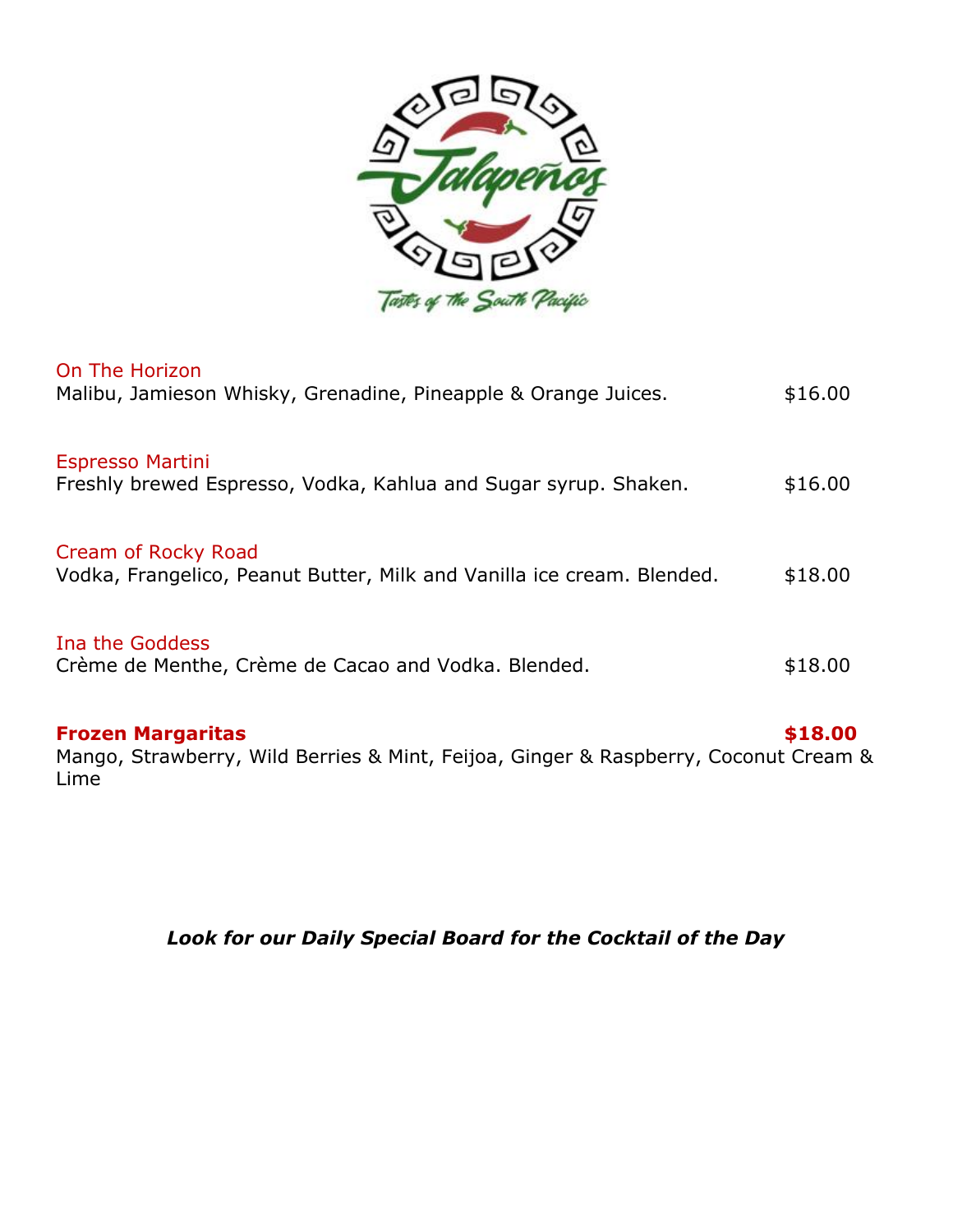

## Bottled Beers \$7.00

| Speights Old Dark                 | New Zealand |
|-----------------------------------|-------------|
| Speights Gold                     | New Zealand |
| Lion Red                          | New Zealand |
| Steinlager Classic                | New Zealand |
| <b>DB Export Gold</b>             | New Zealand |
| DB Export Citrus (Light Beer, 2%) | New Zealand |
| Heineken                          | New Zealand |

## Premium Beers **\$8.00**

| Pure Blonde          | Australia   |
|----------------------|-------------|
| Asahi                | Japan       |
| Steinlager Pure      | New Zealand |
| Steinlager Tokyo Dry | New Zealand |

## Draught Beer

| Cooks Lager, Pint       | Cook Islands | \$5.00  |
|-------------------------|--------------|---------|
| Cooks Lager, Small Jug  | Cook Islands | \$10.00 |
| Cooks Lager, Large Jug  | Cook Islands | \$20.00 |
| Cooks Lager, 3.5 litres | Cook Islands | \$45.00 |

# Spirits

| Standard | \$6.50 |
|----------|--------|
| Premium  | \$7.50 |
| Liqueur  | \$8.00 |
| Cognac   | \$9.00 |
|          |        |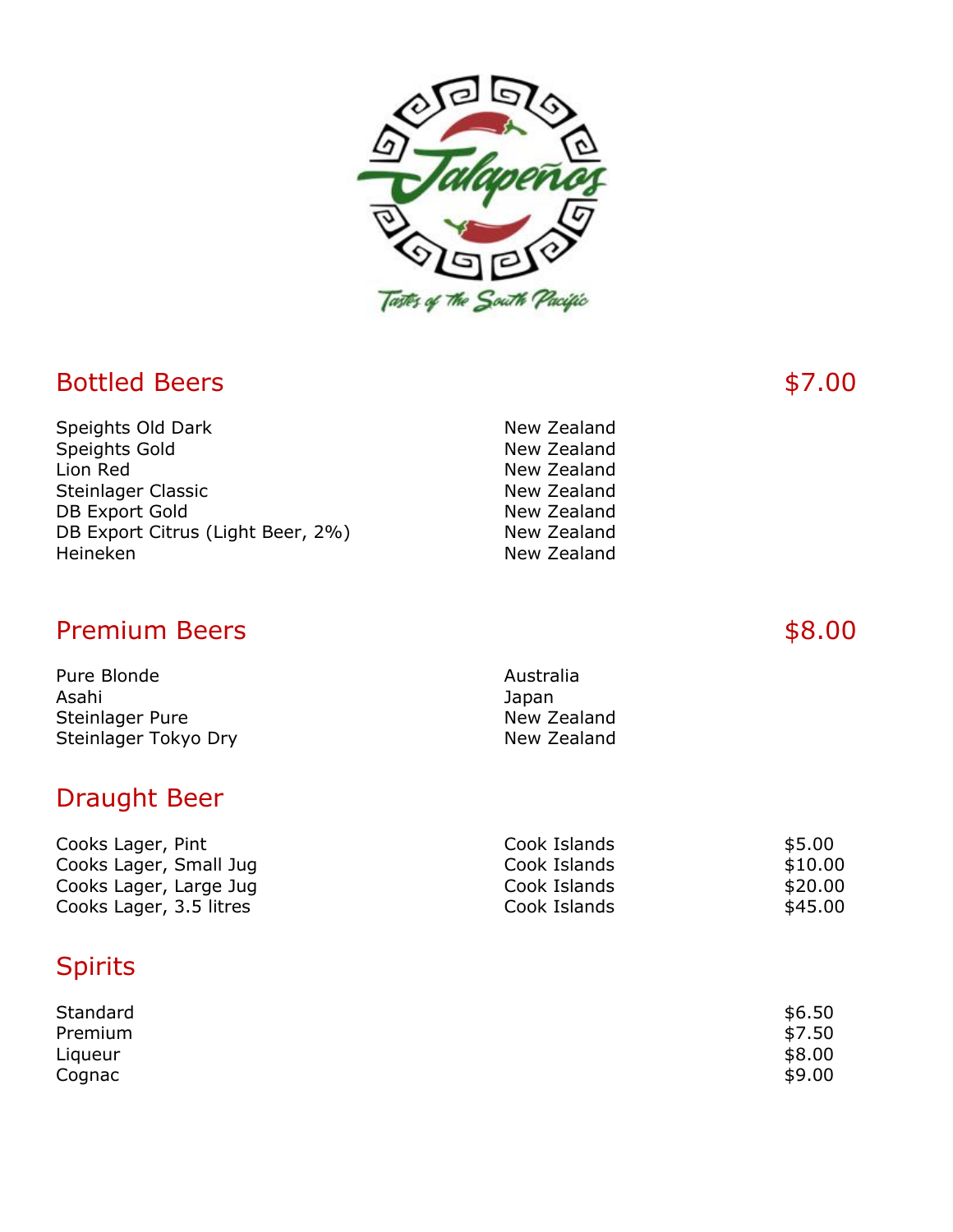

## Wine Menu

| <b>House White</b>                      | By the Glass | \$8.00 |
|-----------------------------------------|--------------|--------|
| Chardonnay, Sauvignon Blanc, Pinot Gris |              |        |
| <b>House Red</b>                        | By the Glass | \$8.00 |
| Rosé, Merlot, Pinot Noir, Shiraz        |              |        |
|                                         |              |        |

# Sparkling Wine

| Lindauer Brut   | Piccolo (187 mls) | \$12.00 |
|-----------------|-------------------|---------|
| Lindauer Fraise | Piccolo (187 mls) | \$12.00 |
| Henkell Trocken | Piccolo (187 mls) | \$12.00 |

# Wine by the Bottle - Sparkling

| Prosecco, Italy                           | \$41.00 |
|-------------------------------------------|---------|
| Lindauer Brut, New Zealand                | \$39.00 |
| Deutz Marlborough Cuvee Brut, New Zealand | \$80.00 |